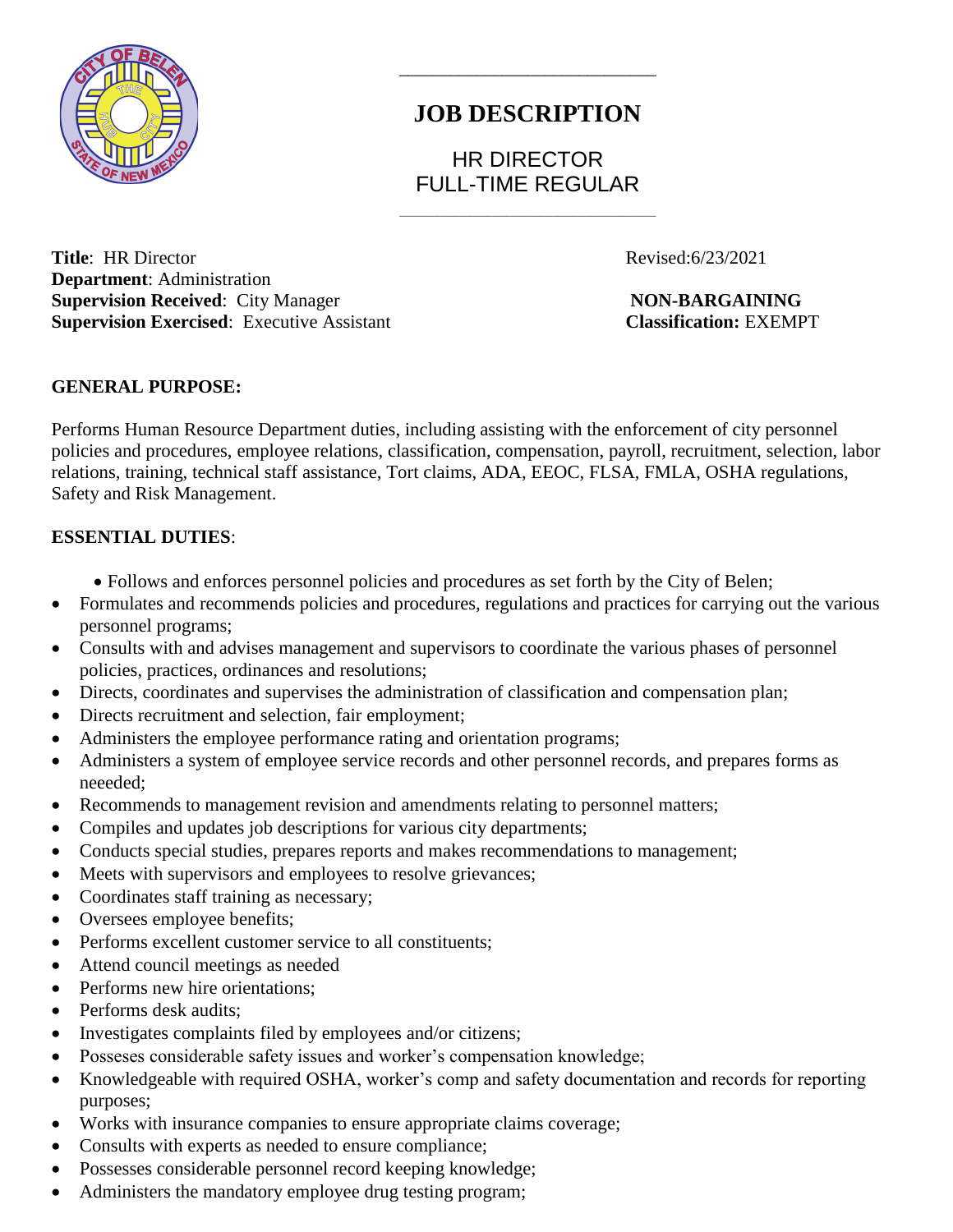- Administers the Employee Assistance Program;
- Adheres and complies with court orders (garnishments, child support);
- Maintains educational continuity in the legal issues pertaining to Human Resources, payroll and Risk/Safety fields;
- Travels occasionally;
- Other duties as assigned.

# **NON-ESSENTIAL DUTIES**:

The duties listed above are intended only as illustrations of the various types of work that may be performed. The omission of specific statements of duties does not exclude them from the position if the work is similar, related or a logical assignment to the position.

# **QUALIFICATIONS:**

- Any combination equivalent to education and experience that provides the required knowledge
- Bachelors degree in human resources, public or personnel administration, business management or a closely related field, - Preferred
- Five (5) years experience in a human resources capacity or equivalent of experience and training that meets the knowledge, skills and abilities of the position.
- Good oral and written communication skills
- Supervisory skills a must
- Ability to establish and maintain working relationships with co-workers, supervisors, other City personnel and the public;
- Ability to work independently and to complete daily activities according to work schedule with minimal supervision.
- Must be computer literate with various softwares knowledge (i.e. Word, Excel, Powerpoint, Publisher, internet, E-mail, etc.)
- Possess a valid New Mexico drivers license.
- Ability to pass drug testing

## **EQUIPMENT USED**

Knowledge to include use of common office equipment, such as typewriter, computer, calculator, copier, fax, phone, city vehicles, postage machine and fax.

#### **PHYSICAL DEMANDS**

The physical demands described here are representative of those that must be met by an enployee to successfully perform the essential functions of this job. Reasonable accommodations may be made to enable individuals with disabilities to perform the essential functions.

While performing the duties of this job, the employee is frequently required to drive, walk, sit and talk or hear. The employee is frequently required to use hands or fingers, handle, feel or operate objects, tools, or controls and reach with hands and arms. The employee is occasionally required to push, pull, stoop, kneel, or crouch. Position requires frequent sitting directed vision at computer screen.

The employee must occasionally lift up to 20 pounds and move up to 20 pounds. Specific vision abilities required by this job include close vision, color vision, and the ability to adjust focus.